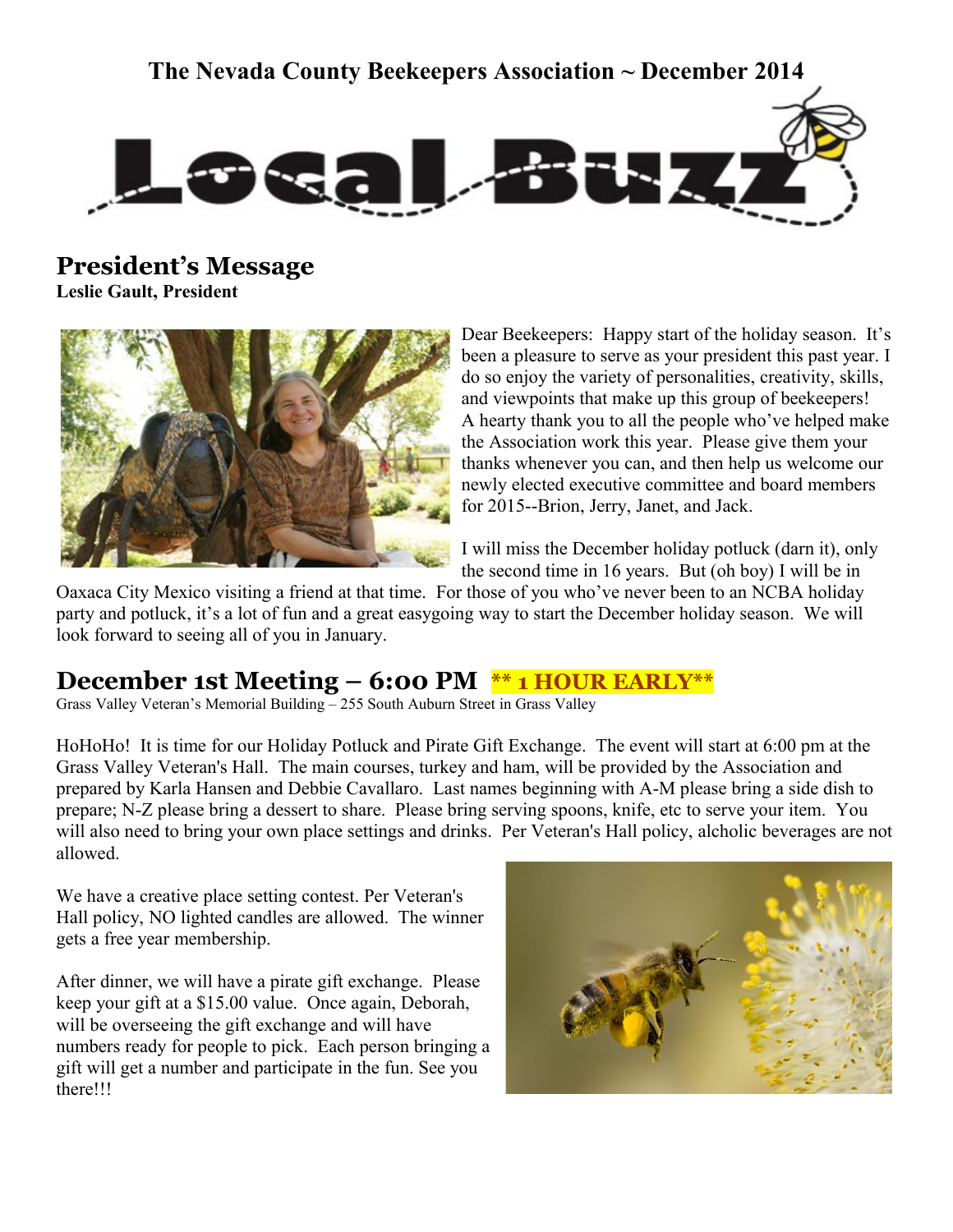### **Help wanted moving bees**

If you are interested in working evenings and/or early mornings in January, please contact Brion Dunbar at brion@bourbonhillbees.com or (530) 559-1422

### **Sacramento Area Beekeepers Association Classes**

#### **Submitted by Bob Sugar**

The Sacramento Area Beekeepers Association has planned a series of beginning beekeeping classes for 2015: Saturday, February 21, 2015 – Instructor: Serge Labesque Sunday, March 22, Instructor TBD Sunday, April 19, Instructor TBD May 23 Instructor, TBD June 20 Instructor, TBD July 25 Instructor, TBD

Class fees are \$35 per person for SABA members and \$45 for non-members. All classes are held at the UCD Extension Center, 4145 Branch Center Road (off Kiefer Road west of Bradshaw Road) in Sacramento. Classes start at 8:30 am. and end at approximately 4:30 pm. For additional information, contact Ron Nies or Debbi Gable, Course Coordinators, at sabaclassbees@gmail.com, or phone Ron at 530.941.3554, or Debbie at 916. 202.8320.

### **Natural Beekeeping Group**

There is a new Beekeeping group in Nevada County for those that want to keep bees without antibiotics, pesticides, or any chemical inputs. This is open to anyone with any type of hive. If you are interested, sign up at: ncnaturalbees@googlegroups.com Or contact Jenna Brager [jennajbrager@gmail.com](mailto:jennajbrager@gmail.com) or Steve Hill [stephenhillnc@gmail.com](mailto:stephenhillnc@gmail.com)

# **Minutes from Last Meeting**

### **Jack Meeks, Secretary**

Pres Leslie Gault opened with Q&A. Egg laying tapering off for Autumn. Finance Janet Brisson: SeptBal \$5102.60; Inc\$123; Exp \$150; SeptEnd \$5075.62. 2015 Officers nominated: Pres Brion Dunbar; V-Pres Jerry Van Heeringen; Treas Janet Brisson; Sec Jack Meeks. All elected by acclamation of members. Board members in addition: Debra Morawski, Karla Hanson and Randy Oliver.

 Holiday party: Debra Morawski: December 1 at 6PM Karla Hanson will roast meat, members A-L side dish/salad, members M-Z dessert/baked goods. Pirate exchange gifts valued approx \$15+/- wrapped , not identified for as many as want to play pirate.

Visitor: Cindy Anderson Nevada County Farm Bureau, Sue Robinson President.

Thom Staser, Nevada City beekeeper, announced the Dec13 motorcycle Food & Toy Run.

PROGRAM: Neil Hannigan Mann Lake beekeeping supply Woodland Store manager, displayed BeePro and UltraBee, frametop thin patties and 45# soft brick Pollen substitute products. Also Apivaz 3% amitraz strips for 42 to 56 days with no honey supers on, and Hopgard II strips for 14 days treats bees on contact, not larvae in cells. Formic acid quickstrips for 7 days when honey supers are in place. Tylosin treats for American foulbrood and terramycin with sugar treats European foulbrood in spring. He also demonstrated corrugated Hive Beetle trap inserts baited with oil and vinegar.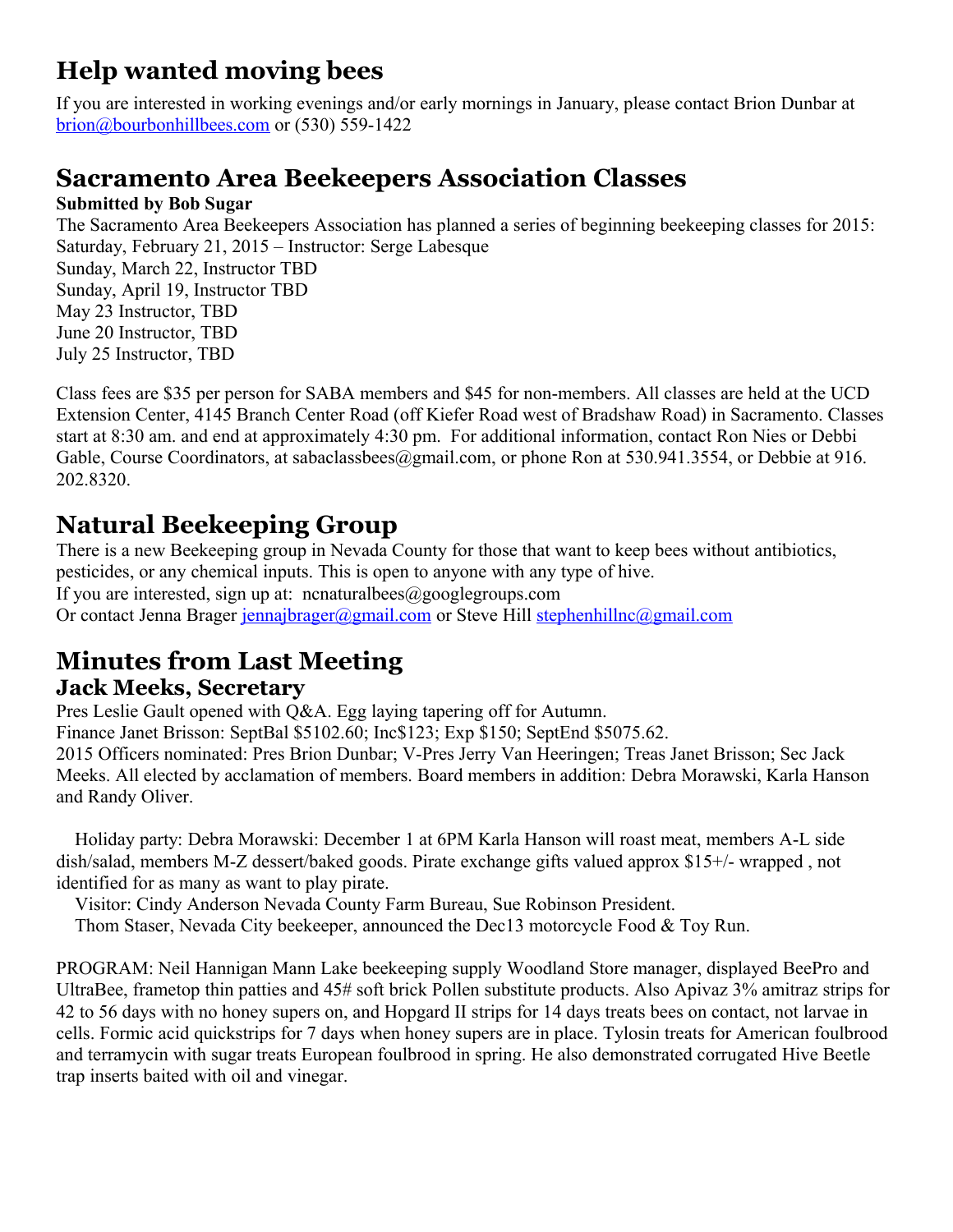### **Country Rubes Combo Screened Bottom Boards**

Special NCBA Club Price! Call Janet for details. 530 913-2724 or [rubes@countryrubes.com](mailto:rubes@countryrubes.com)

### **Honey Extraction House**

A to Z Supply has a honey extraction house available for rent. Equipment is provided and the room is heated and there's lots of hot water for clean up. For more information: 530 273 6608



**For sale:** 2 bottom boards, 2 top covers, 2 deep boxes, 2 medium boxes, one internal feeder. Call Kathleen at 477-0954

----------------------------------------------------------------------------- Advertising space (3" by 2") is available here and need not be bee-related. Advertising rates are \$7 per year for NCBA members and \$16 per year for non-members.

### A to Z Supply $\Box$

13396 Ridge Road Grass Valley, CA 95945 530-273-6608/274-3871



#### NOW CARRYING A $\square$ FULL LINE OF  $\Box$ **BEE KEEPING SUPPLIES STOP BY AND CHECK IT OUT.**

HOURS: M-F: 730 AM-530 PM SAT: 8 AM-5 PM **SUN: 9 AM-4 PM** Www.atozsupply.com sales@atozsupply.com



### **Sacramento Beekeeping Supplies**

- Complete line of all beekeeping supplies
- American dealer for Sheriff suits
- Gifts—bee themed children's wear, tableware, garden décor
- Books—children's beekeeping, homemade cosmetics, candles
- Beeswax candles, molds, waxes, dyes, scents, and wicks
- Honeycomb sheets for rolling candles—35 colors

2110 X Street, Sacramento, CA 95818 (916) 451-2337 fax (916) 451-7008 Web page at [www.sacramentobeekeeping.com/](http://www.sacramentobeekeeping.com/) email: inf[o@sacramentobeekeeping.com](mailto:%20info@sacramentobeekeeping.com) Open Tuesday through Saturday 10:00 – 5:30 Mail Orders Receive Quick Service

# **Raffle Prizes**

#### **Karla Hanson, Coordinator**

Thank you all for bringing some great items for our raffles, keep it coming. Raffle prizes are necessary for the financial survival of the club and it's just plain fun! Plants, cuttings, eggs, jewelry, soaps, bee items, jams, beautiful metal garden art, the list goes on and on... Thanks to everyone!

# **Goodies Sign-up**

#### **Karla Hanson, Coordinator**

Please let me know if you can bring a treat for any of the coming meetings. We only need a couple of folks each month, so pick a month and let me know. Contact Karla Hanson, [queenbeez@att.net](mailto:queenbeez@att.net)

# **From the Librarian**

#### **Tynowyn Slattery**

Remember...If you can't make meetings to return books, you can always mail them to: Tynowyn Slattery 20493 Rome Road Nevada City, CA 95959 **swoolman@saber.net** 530-265-6318